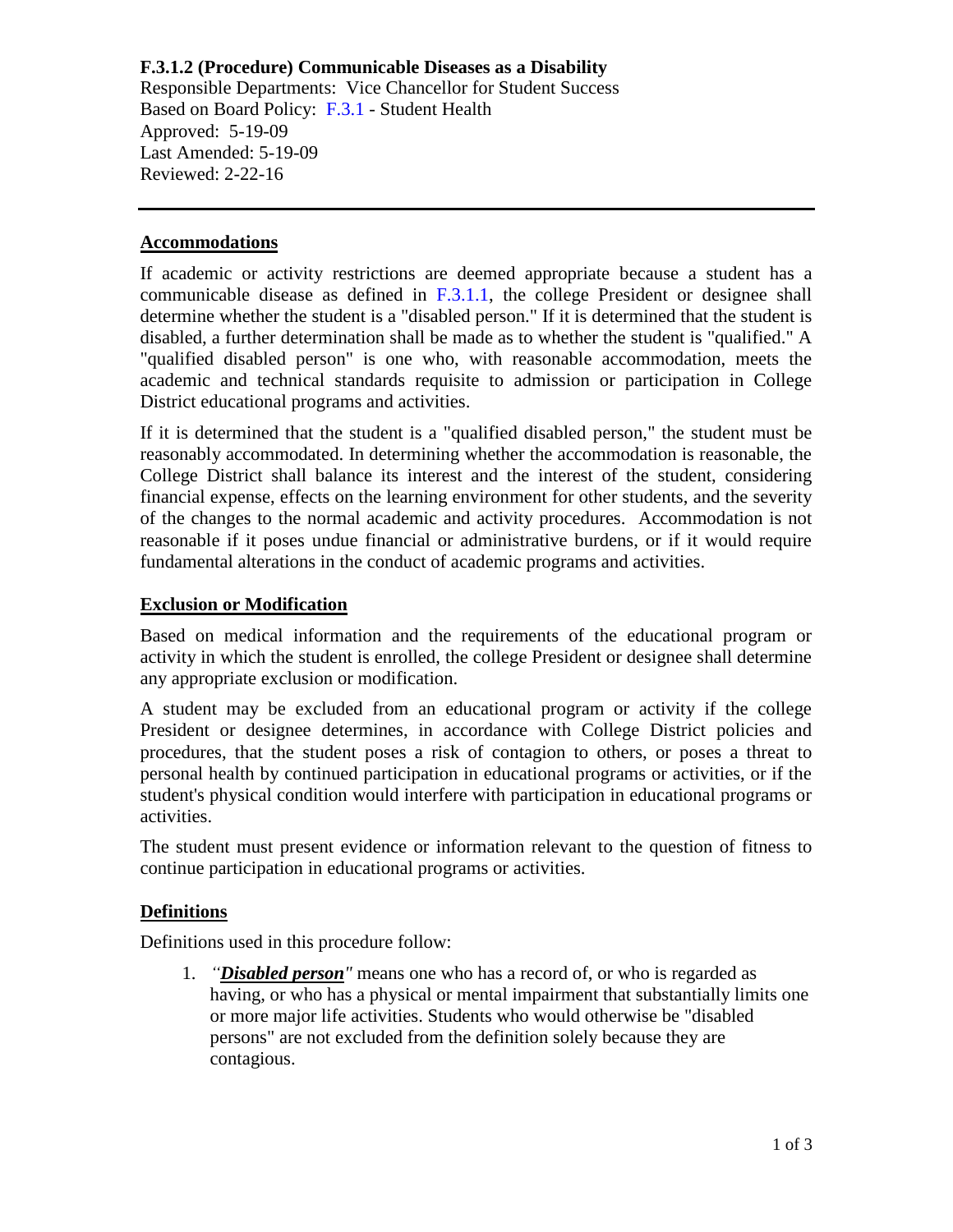# **F.3.1.2 (Procedure) Communicable Diseases as a Disability**

Responsible Departments: Vice Chancellor for Student Success Based on Board Policy: [F.3.1](https://www.alamo.edu/siteassets/district/about-us/leadership/board-of-trustees/policies-pdfs/section-f/f.3.1-policy.pdf) - Student Health Approved: 5-19-09 Last Amended: 5-19-09 Reviewed: 2-22-16

> An impairment that is episodic or in remission is a disability if it would substantially limit a major life activity when active. The determination of whether an impairment substantially limits a major life activity shall be made without regard to the ameliorative effects of mitigating measures such as: medication, medical supplies, or appliances, low-vision devices (which do not include ordinary eyeglasses or contact lenses), prosthetics including limbs and devices, hearing aids and cochlear implants or other implantable hearing devices, mobility devices, or oxygen therapy equipment and supplies, use of assistive technology, reasonable accommodation or auxiliary aids or services, or learned behavioral or adaptive neurological modifications. The ameliorative effects of the mitigating measures of ordinary eyeglasses or contact lenses shall be considered in determining whether an impairment substantially limits a major life activity. As used herein, the term "ordinary eyeglasses or contact lenses" means lenses that are intended to fully correct visual acuity or eliminate refractive error. As used herein, the term "low-vision devices" means devices that magnify, enhance, or otherwise augment a visual image.

## 2*. "Physical or mental impairment"* means:

- a. Any physiological disorder or condition, cosmetic disfigurement, or anatomical loss affecting one or more of the following body systems: neurological; musculoskeletal; special sense organs; respiratory, including speech organs; cardiovascular; reproductive; digestive; genitourinary; hermic and lymphatic; skin; and endocrine.
- b. Any mental or psychological disorder, such as mental retardation, organic brain syndrome, emotional or mental illness, and specific learning disabilities.
- 3. *"Major life activities*" include, but are not limited to, functions such as caring for oneself, performing manual tasks, hearing, eating, sleeping, walking, standing, lifting, bending, speaking, seeing, breathing, learning, reading, concentration, thinking, communicating, and working. A "major life activity" also includes the operation of a major bodily function, including but not limited to, functions of the immune system, normal cell growth, digestive, bowel, bladder, neurological, brain, respiratory, circulatory, endocrine, and reproductive functions.
- 4. *"Has a record of"* an impairment means the person has a history of, or has been classified as having, a mental or physical impairment that substantially limits one or more major life activities.